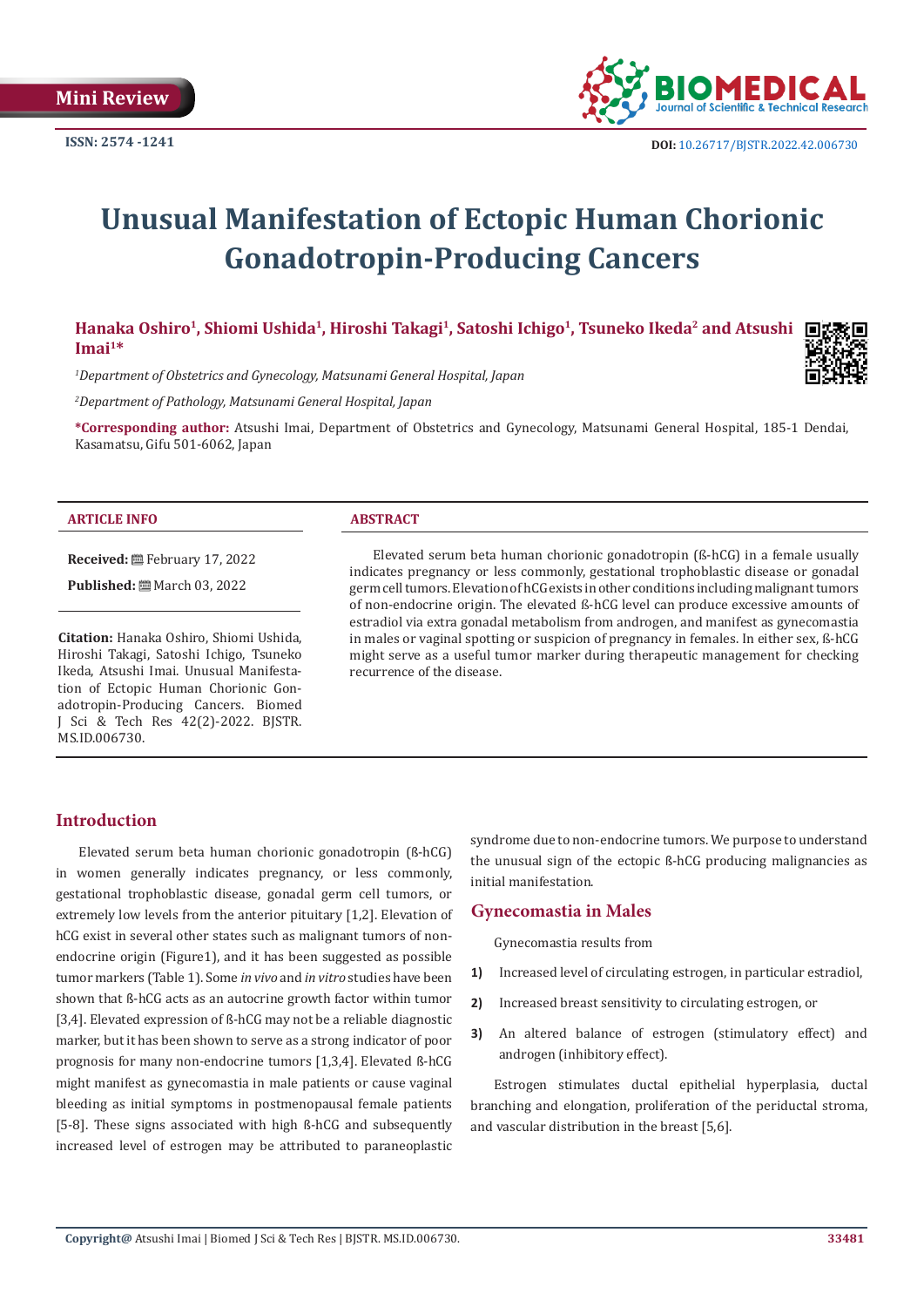

**Figure 1:** Stage IV gastric cancer in a postmenopausal women presenting with intermittent vaginal bleeding (A) Microscopic image of gastric adenocarcinoma (hematoxylin/eosin staining, x400)

(B) Tumor cells were diffusely positive for human chorionic gonadotropin (hCG, x400).

Estrogen production in postmenopausal females and males results mainly from the peripheral conversion of androgens (testosterone, androstenedione and dehydroepiandrosterone sulfate,) by the action of the enzyme aromatase to estradiol and estrone [7,8]. The extra gonadal formation of estrogen occurs mainly in adipose tissue, skin and muscle. The patients with malignant tumors characterized by ectopic production of ß-hCG (Table 1) may be associated with excessive amounts of estradiol via the extragonadal metabolism of androgens.

| <b>Primary site</b> | <b>Histology</b>                                 | Ref.      |
|---------------------|--------------------------------------------------|-----------|
| Anus                | squamous cell carcinoma                          | [10]      |
| Bladder             | urothelial carcinoma                             | $[11-13]$ |
| <b>Breast</b>       | malignant phyllodes tumor                        | [14]      |
| Cervix              | squamous cell carcinoma                          | [15]      |
| Gallbladder         | adenocarcinoma                                   | [16, 17]  |
| Head and neck       | squamous cell carcinoma                          | [18, 19]  |
| Kidney              | renal cell carcinoma                             | [20]      |
| Lung                | non-small-cell adenocarcinoma                    | $[21-25]$ |
| Ovary               | mucinous adenocarcinoma                          | [26, 25]  |
| Stomach             | gastric adenocarcinoma                           | [27, 28]  |
| Sarcomas            | leiomyosarcoma, liposarcoma,<br>rhabdomyosarcoma | $[29-32]$ |

**Table 1:** ß-hCG-producing tumors.

# **Vaginal Spotting in Females**

The reproductive organs undergo progressive atrophy due to a reduced circulating estrogen and progesterone. This physiologic process of aging is also found at an endometrial level. Without the cyclic hormonal actions of the menstrual cycle, the endometrium during menopause becomes atrophic [9-18]. Non-physiologically increased estrogen level may cause postmenopausal bleeding. In

a patient with unexplained vaginal spotting and no evidence of endometrial cancer or endometrial or cervical polyps, consideration should be given to the possibility of ectopic secretion of ß-hCG from other tumors.

# **Suspicion of Pregnancy in Premenopausal Females**

In reproductive-aged women with elevated hCG, when pregnancy, either normal of abnormal (e.g. missed abortion, ectopic pregnancy)) is excluded, the malignancy should [18-24] be ruled out with imaging and surgical specimen immunohistochemically.

### **Comments**

Pituitary hCG is naturally produced at extremely low levels in woman of reproductive age population. In peri- or postmenopausal state, levels of pituitary hCG increase because of the absence of feedback control by circulating estrogen and progesterone [2,25- 32]. Elevated ß-hCG level due to various cancers produce excessive amounts of estradiol by peripheral aromatase activation, which can manifest as gynecomastia in males or vaginal spotting in females. In either case estrogen and ß-hCG might be useful tumor markers during therapeutic management for checking recurrence of the disease, alongside other examination.

# **Conflict of Interest**

The authors declare that they have no conflict of interest.

### **References**

- 1. [Cole LA \(2009\) New discoveries on the biology and detection of human](https://www.ncbi.nlm.nih.gov/labs/pmc/articles/PMC2649930/) [chorionic gonadotropin. Reprod Biol Endocrinol 7: 8.](https://www.ncbi.nlm.nih.gov/labs/pmc/articles/PMC2649930/)
- 2. [Cole LA, Sasaki Y, Muller CY \(2007\) Normal production of human](https://www.nejm.org/doi/full/10.1056/nejmc066500) [chorionic gonadotropin in menopause. N Engl J Med 356: 1184-1186.](https://www.nejm.org/doi/full/10.1056/nejmc066500)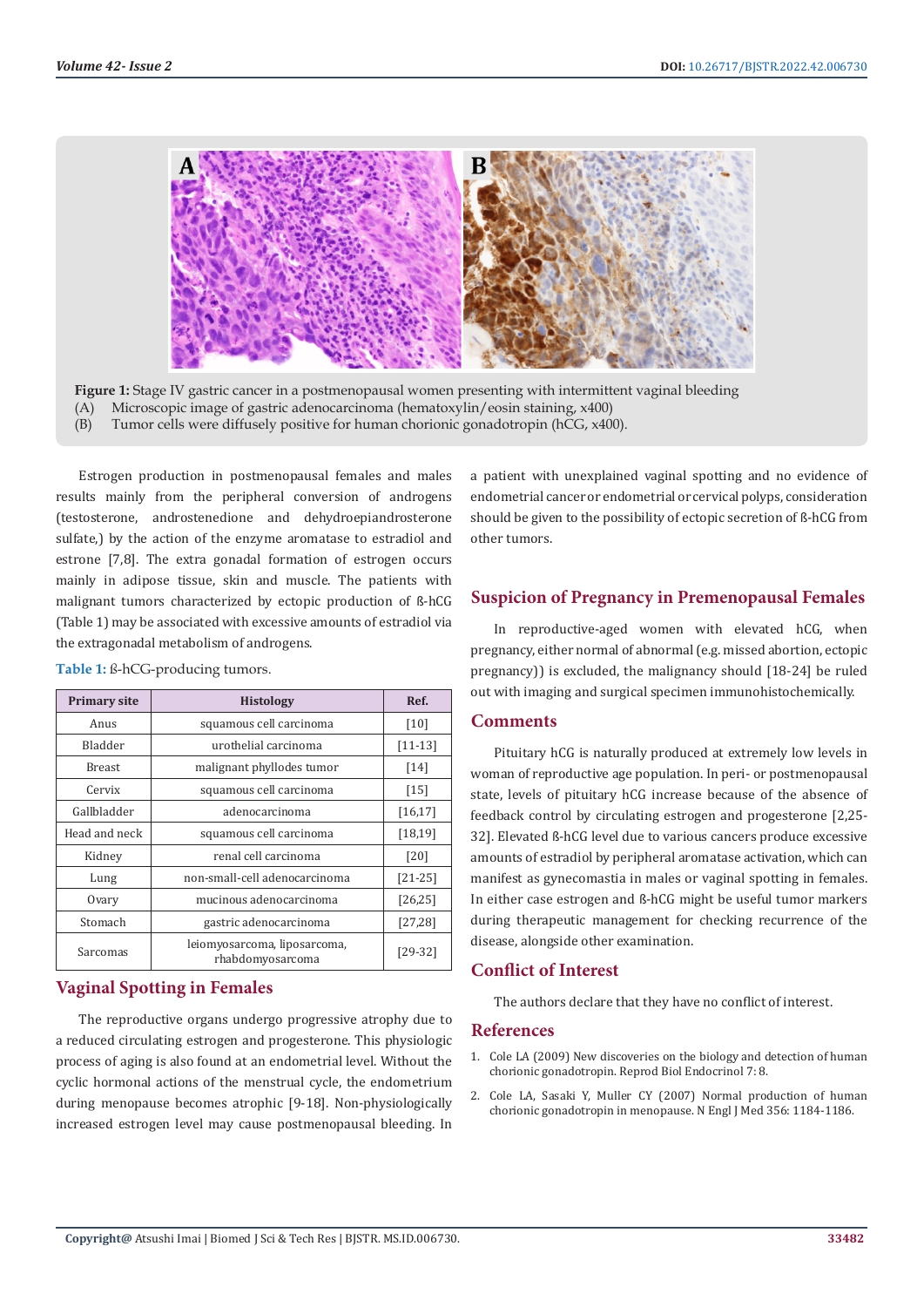- 3. [Iles RK \(2007\) Ectopic hCG beta expression by epithelial cancer:](https://pubmed.ncbi.nlm.nih.gov/17069968/)  [malignant behaviour, metastasis and inhibition of tumor cell apoptosis.](https://pubmed.ncbi.nlm.nih.gov/17069968/)  [Mol Cell Endocrinol 260-262: 264-270.](https://pubmed.ncbi.nlm.nih.gov/17069968/)
- 4. [Stenman UH, Alfthan H, Hotakainen K \(2004\) Human chorionic](https://pubmed.ncbi.nlm.nih.gov/15234236/)  [gonadotropin in cancer. Clin Biochem 37: 549-561.](https://pubmed.ncbi.nlm.nih.gov/15234236/)
- 5. Glass AR (1994) Gynecomastia. Endocrinol Metab Clin North Am 23: 825-837.
- 6. Bindra A, Braunstein GD (1993) Gynecomastia. N Engl J Med 328: 490- 549.
- 7. [Kirschner MA, Lippman A, Berkowitz R, Mayrer E, Drejka M \(1981\)](https://pubmed.ncbi.nlm.nih.gov/6452197/)  [Estrogen production as a tumor marker in patients with gonadotropin](https://pubmed.ncbi.nlm.nih.gov/6452197/)[producing neoplasms. Cancer Res 41: 1447-1450.](https://pubmed.ncbi.nlm.nih.gov/6452197/)
- 8. [Nelson LR, Bulun SE \(2001\) Estrogen production and action. J Am Acad](https://pubmed.ncbi.nlm.nih.gov/11511861/)  [Dermatol 45: S116-124.](https://pubmed.ncbi.nlm.nih.gov/11511861/)
- 9. [Carugno J \(2020\) Clinical management of vaginal bleeding in](https://pubmed.ncbi.nlm.nih.gov/32233689/)  [postmenopausal women. Climacteric 23: 343-349.](https://pubmed.ncbi.nlm.nih.gov/32233689/)
- 10. [Pokharel K, Gilbar PJ, Mansfield SK, Nair LM, So A \(2020\) Elevated beta](https://pubmed.ncbi.nlm.nih.gov/31840564/)  [human chorionic gonadotropin in a non-pregnant female diagnosed](https://pubmed.ncbi.nlm.nih.gov/31840564/)  [with anal squamous cell carcinoma. J Oncol Pharm Pract 26\(5\): 1266-](https://pubmed.ncbi.nlm.nih.gov/31840564/) [1269.](https://pubmed.ncbi.nlm.nih.gov/31840564/)
- 11. Benyo AK, Herring D, Greenwood H, Maloney DJL (2010) The expression of beta human chorionic gonadotrophin (β-HCG) in human urothelial carcinoma. Pan Afr Med J 7: 20.
- 12. [Kawamura J, Machida S, Yoshida O, Oseko F, Imura H, et al. \(1978\)](https://acsjournals.onlinelibrary.wiley.com/doi/pdf/10.1002/1097-0142(197812)42:6%3C2773::AID-CNCR2820420637%3E3.0.CO;2-9)  [Bladder carcinoma associated with ectopic production of gonadotropin.](https://acsjournals.onlinelibrary.wiley.com/doi/pdf/10.1002/1097-0142(197812)42:6%3C2773::AID-CNCR2820420637%3E3.0.CO;2-9)  [Cancer 42: 2773-2780.](https://acsjournals.onlinelibrary.wiley.com/doi/pdf/10.1002/1097-0142(197812)42:6%3C2773::AID-CNCR2820420637%3E3.0.CO;2-9)
- 13. [Reisenbichler ES, Krontiras H, Hameed O \(2009\) Beta-human chorionic](https://acsjournals.onlinelibrary.wiley.com/doi/pdf/10.1002/1097-0142(197812)42:6%3C2773::AID-CNCR2820420637%3E3.0.CO;2-9)  [gonadotropin production associated with phyllodes tumor of the breast:](https://acsjournals.onlinelibrary.wiley.com/doi/pdf/10.1002/1097-0142(197812)42:6%3C2773::AID-CNCR2820420637%3E3.0.CO;2-9)  [An unusual paraneoplastic phenomenon. Breast J 15: 527-530.](https://acsjournals.onlinelibrary.wiley.com/doi/pdf/10.1002/1097-0142(197812)42:6%3C2773::AID-CNCR2820420637%3E3.0.CO;2-9)
- 14. [Mustafa A, Bozdag Z, Tepe NB, Ozcan HC \(2016\) An unexpected reason](https://pubmed.ncbi.nlm.nih.gov/27464870/)  [for elevated human chorionic gonadotropin in a young woman. Cervical](https://pubmed.ncbi.nlm.nih.gov/27464870/)  [squamous carcinoma. Saudi Med J 37\(8\): 905-907.](https://pubmed.ncbi.nlm.nih.gov/27464870/)
- 15. [Leostic A, Tran PL, Fagot H, Boukerrou M \(2017\) Elevated human](https://pubmed.ncbi.nlm.nih.gov/29292237/)  [chorionic gonadotrophin without pregnancy: A case of gallbladder](https://pubmed.ncbi.nlm.nih.gov/29292237/)  [carcinoma. J Gynecol Obstet Hum Reprod 47\(3\): 141-143.](https://pubmed.ncbi.nlm.nih.gov/29292237/)
- 16. [Sato S, Ishii M, Fujihira T, Ito E, Ohtani Y \(2010\) Gallbladder](https://diagnosticpathology.biomedcentral.com/articles/10.1186/1746-1596-5-46)  [adenocarcinoma with human chorionic gonadotropin: A case report and](https://diagnosticpathology.biomedcentral.com/articles/10.1186/1746-1596-5-46)  [review of literature. Diagn Pathol 5: 46.](https://diagnosticpathology.biomedcentral.com/articles/10.1186/1746-1596-5-46)
- 17. [Turner JH, Ross H, Richmon J \(2010\) Secretion of beta-HCG from](https://pubmed.ncbi.nlm.nih.gov/20620641/)  [squamous cell carcinomas of the head and neck. Otolaryngol Head Neck](https://pubmed.ncbi.nlm.nih.gov/20620641/)  [Surg 143\(1\): 169-170.](https://pubmed.ncbi.nlm.nih.gov/20620641/)
- 18. [Ferlito A, Elsheikh MN, Manni JJ, Rinaldo A \(2007\) Paraneoplastic](https://pubmed.ncbi.nlm.nih.gov/17206403/)  [syndromes in patients with primary head and neck cancer. Eur Arch](https://pubmed.ncbi.nlm.nih.gov/17206403/)  [Otorhinolaryngol 264\(3\): 211-222.](https://pubmed.ncbi.nlm.nih.gov/17206403/)
- 19. [Adekunle AN, Lam AS, Turbow SD, Stallworth CR, Ferris MJ, et al. \(2016\)](https://www.amjmed.com/article/S0002-9343(15)01044-X/pdf) [Beta-human chorionic gonadotropin-producing renal cell carcinoma.](https://www.amjmed.com/article/S0002-9343(15)01044-X/pdf) [Am J Med 129: e29-31.](https://www.amjmed.com/article/S0002-9343(15)01044-X/pdf)
- 20. [Goyal A, Singh N, Bal A, Behera D \(2013\) Gynaecomastia, galactorrhoea,](https://www.thelancet.com/journals/lancet/article/PIIS0140-6736(13)60181-6/fulltext) [and lung cancer in a man. Lancet 381: 1332.](https://www.thelancet.com/journals/lancet/article/PIIS0140-6736(13)60181-6/fulltext)
- 21. Wong YP, Tan GC, Aziz S, Pongprakyun S, Ismail F (2015) Beta-human chorionic gonadotropin-secreting lung adenocarcinoma. Malays J Med Sci 22(4): 76-80.
- 22. [Groza D, Duerr D, Schmid M, Boesch B \(2017\) When cancer patients](https://casereports.bmj.com/content/2017/bcr-2017-220493) [suddenly have a positive pregnancy test. BMJ Case Rep 2017:](https://casereports.bmj.com/content/2017/bcr-2017-220493) [bcr2017220493.](https://casereports.bmj.com/content/2017/bcr-2017-220493)
- 23. [Lazopoulos A, Krimiotis D, Schizas NC, Rallis T, Gogakos AS, et al. \(2018\)](https://pubmed.ncbi.nlm.nih.gov/30603606/) [Galactorrhea, mastodynia and gynecomastia as the first manifestation of](https://pubmed.ncbi.nlm.nih.gov/30603606/) [lung adenocarcinoma; a case report. Respir Med Case Rep 26: 146-149.](https://pubmed.ncbi.nlm.nih.gov/30603606/)
- 24. [Okutur K, Hasbal B, Aydin K, Bozkurt M, Namal E, et al. \(2010\)](https://www.ncbi.nlm.nih.gov/labs/pmc/articles/PMC2995238/) [Pleomorphic carcinoma of the lung with high serum beta-human](https://www.ncbi.nlm.nih.gov/labs/pmc/articles/PMC2995238/) [chorionic gonadotropin level and gynecomastia. J Korean Med Sci](https://www.ncbi.nlm.nih.gov/labs/pmc/articles/PMC2995238/) [25\(12\): 1805-1808.](https://www.ncbi.nlm.nih.gov/labs/pmc/articles/PMC2995238/)
- 25. [Goldstein J, Pandey P, Fleming N, Westin S, Piha-Paul S \(2016\) A non](https://pubmed.ncbi.nlm.nih.gov/27355002/)[pregnant woman with elevated beta-HCG: A case of para-neoplastic](https://pubmed.ncbi.nlm.nih.gov/27355002/) [syndrome in ovarian cancer. Gynecol Oncol Rep 17: 49-52.](https://pubmed.ncbi.nlm.nih.gov/27355002/)
- 26. [Wagner V, Winn H, Newtson A, Bender D, McDonald M \(2018\) hCG](https://pubmed.ncbi.nlm.nih.gov/30533474/) [production by mucinous adenocarcinoma of the ovary in a reproductive](https://pubmed.ncbi.nlm.nih.gov/30533474/) [aged woman. Gynecol Oncol Rep 26: 102-104.](https://pubmed.ncbi.nlm.nih.gov/30533474/)
- 27. [Ben Kridis W, Ben Hassena R, Charfi S, Toumi N, Boudawara T, et al.](https://pubmed.ncbi.nlm.nih.gov/29949529/) [\(2018\) Gastric signet-ring cell carcinoma with hypersecretion of](https://pubmed.ncbi.nlm.nih.gov/29949529/) [β-Human chorionic gonadotropin and review of the literature. Exp](https://pubmed.ncbi.nlm.nih.gov/29949529/) [Oncol 240\(2\): 149-151.](https://pubmed.ncbi.nlm.nih.gov/29949529/)
- 28. [Eivaz-Mohammadi S, Gonzalez-Ibarra F, Abdul W, Tarar O, Malik K,](https://www.hindawi.com/journals/crim/2014/268919/) [et al. \(2014\) Her2+ and b-HCG producing undifferentiated gastric](https://www.hindawi.com/journals/crim/2014/268919/) [adenocarcinoma. Case Rep Med 2014: 268919.](https://www.hindawi.com/journals/crim/2014/268919/)
- 29. [Meredith RF, Wagman LD, Piper JA, Mills AS, Neifeid JP \(1986\) Beta](https://pubmed.ncbi.nlm.nih.gov/3518909/)[chain human chorionic gonadotropin-producing leiomyosarcoma of the](https://pubmed.ncbi.nlm.nih.gov/3518909/) [small intestine. Cancer 58\(1\): 131-135.](https://pubmed.ncbi.nlm.nih.gov/3518909/)
- 30. [Froehner M, Gaertner HJ, Manseck A, Oehlschlaeger S, Wirth M \(2000\)](https://pubmed.ncbi.nlm.nih.gov/18521299/) [Retroperitoneal leiomyosarcoma associated with an elevated beta-hCG](https://pubmed.ncbi.nlm.nih.gov/18521299/) [serum level mimicking extragonadal germ cell tumor. Sarcoma 4\(4\):](https://pubmed.ncbi.nlm.nih.gov/18521299/) [179-181.](https://pubmed.ncbi.nlm.nih.gov/18521299/)
- 31. [Demirtas E, Krishnamurthy S, Tulandi T \(2007\) Elevated serum beta](https://pubmed.ncbi.nlm.nih.gov/17868483/)[human chorionic gonadotropin in nonpregnant conditions. Obstet](https://pubmed.ncbi.nlm.nih.gov/17868483/) [Gynecol Surv 62\(10\): 675-679.](https://pubmed.ncbi.nlm.nih.gov/17868483/)
- 32. [Maryamchik E, Lyapichev KA, Halliday B, Rosenberg AE \(2018\)](https://pubmed.ncbi.nlm.nih.gov/29532681/) rhabdomyosarcomata's [differentiation producing HCG: A case report of a diagnostic pitfall. Int](https://pubmed.ncbi.nlm.nih.gov/29532681/) [J Surg Pathol. 26: 448-452.](https://pubmed.ncbi.nlm.nih.gov/29532681/)